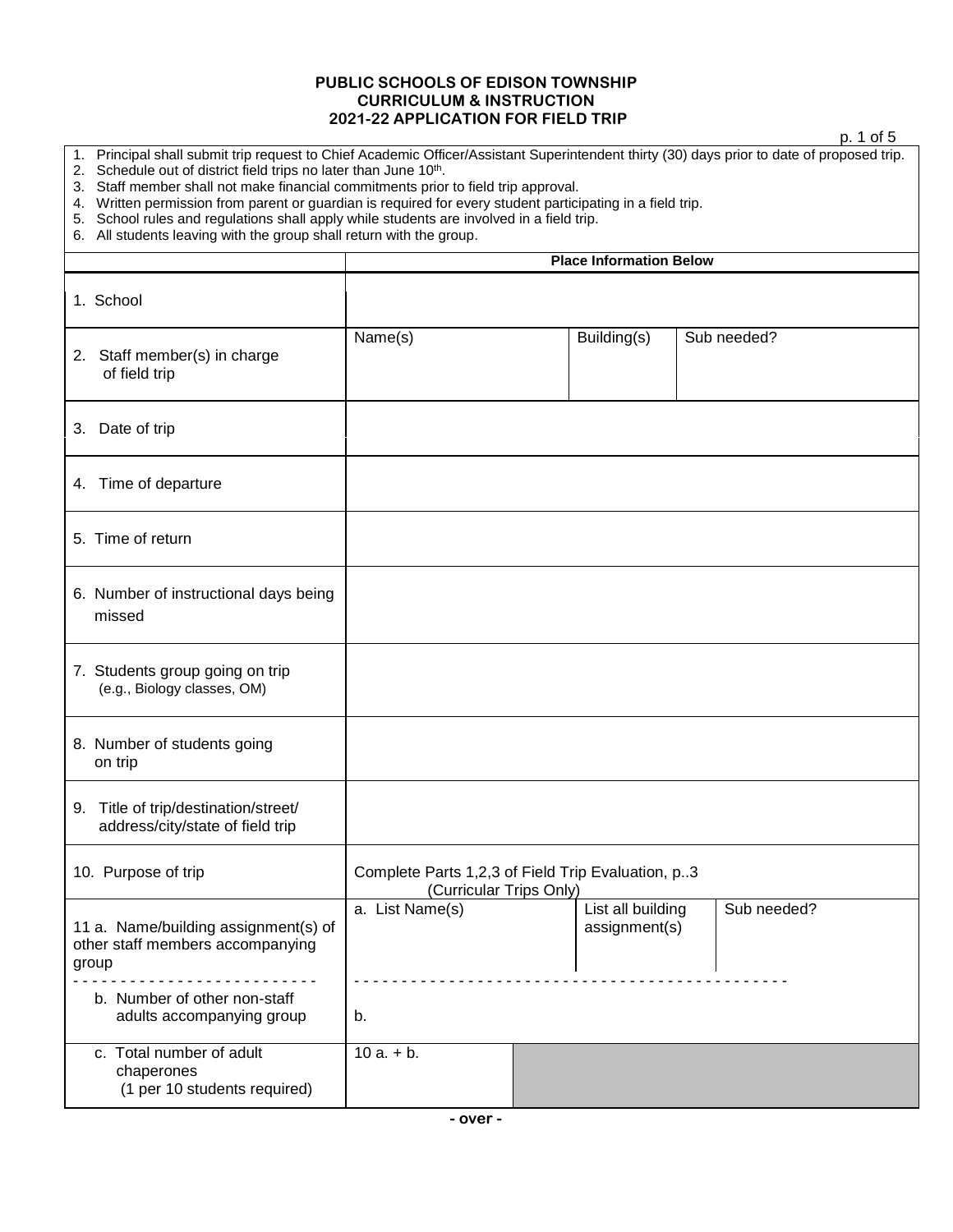|                                                                              |                                                                                                                                                                               | p. 2 of 5 |
|------------------------------------------------------------------------------|-------------------------------------------------------------------------------------------------------------------------------------------------------------------------------|-----------|
| 12. Transportation<br>(Circle/complete A or B)                               | A. To be arranged by staff member in charge of trip;<br>(Complete page 5 also.)<br>School Van<br><b>Commercial Coach</b><br>(9 seats) or<br>$(49$ seats)<br><b>School Bus</b> |           |
|                                                                              | (54 seats) or<br>Name of Company<br><b>OR</b><br>B. Arranged through other organization, club, etc.<br>Name of Organization                                                   |           |
|                                                                              | Name of Bus Company                                                                                                                                                           |           |
| 13. Funding Source<br>(Circle and complete A or B)                           | A. BOE<br><b>Account Name</b><br>B. Other<br>Name/Address                                                                                                                     |           |
| 14. Complete only if 12A. above is<br>checked.<br>Cost to Board of Education | Transportation<br>\$<br>\$<br>Registration/Tickets<br>\$<br>Other (Specify)<br><b>Total Cost to Board of Education</b>                                                        |           |
| 15. If staff member is requesting<br>reimbursement for costs, please         | \$<br>□ Not Approved                                                                                                                                                          |           |
| complete this section.<br>Re: BOE Policy 4133                                | □ Approved<br>\$<br>Room                                                                                                                                                      |           |
|                                                                              | (Chief Academic Officer/Ass't Superintendent)<br>\$<br>Travel<br>Fund: ______________________________                                                                         |           |
|                                                                              | \$<br>Total<br>For BOE Approval on: ______________                                                                                                                            |           |

Give request to principal (K-5) or supervisor (6-12) Club advisor gives request to co-curricular liaison (9-12)

| <b>Application Complete/</b><br>Recommended<br>Director/Supervisor | Signature & Date |
|--------------------------------------------------------------------|------------------|
| Application Complete/<br>Recommended<br>Principal                  | Signature & Date |

a) Principal returns trip request to staff member.

b) Staff member attaches completed bus quotation form.

c) Staff member returns request to principal.

d) Principal forwards trip request to Chief Academic Officer.

| Request | Approved     |                                                        |
|---------|--------------|--------------------------------------------------------|
|         | Not Approved |                                                        |
|         |              | Chief Academic Officer/Assistant Superintendent & Date |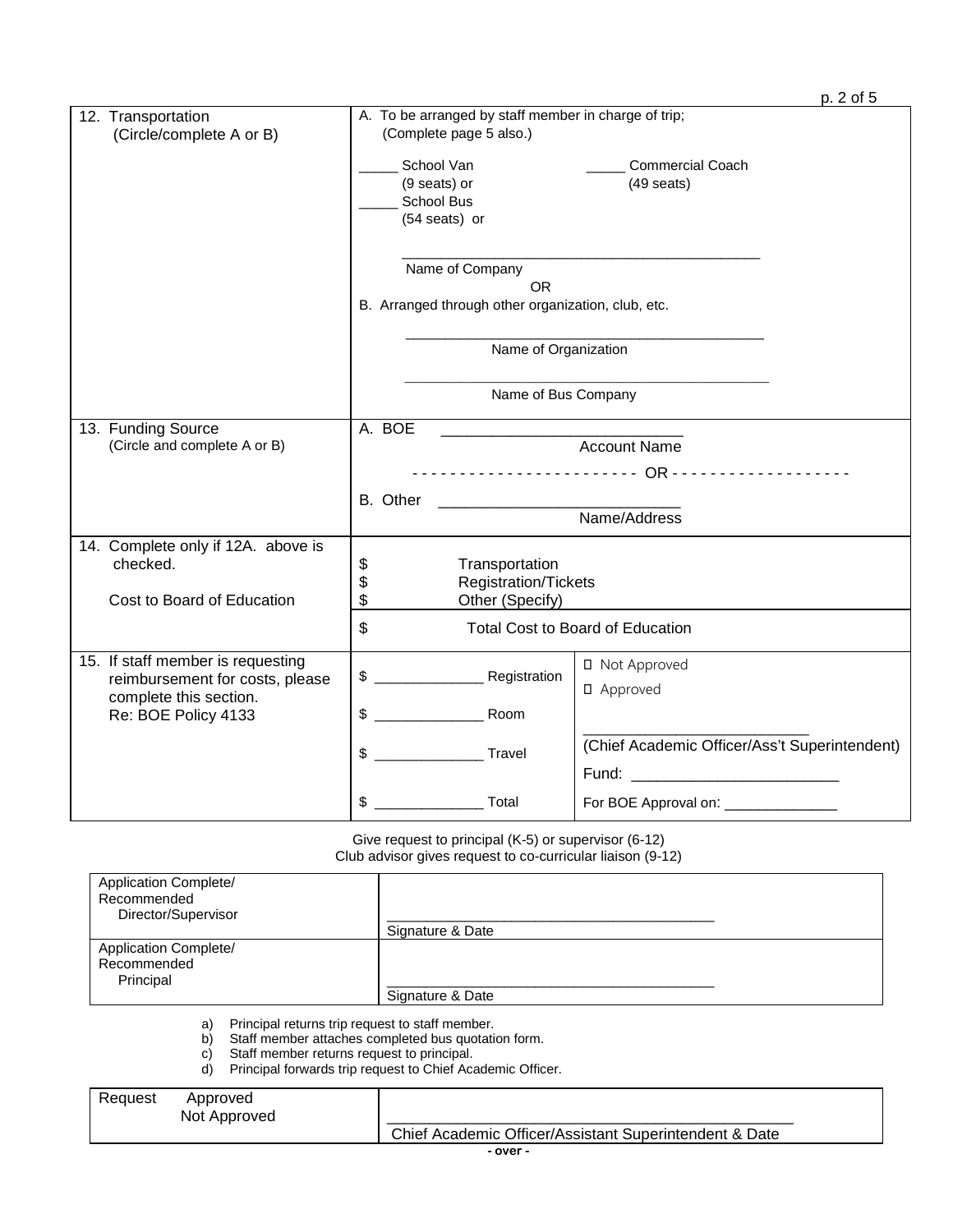#### PUBLIC SCHOOLS OF EDISON TOWNSHIP CURRICULUM & INSTRUCTION p. 3 of 5

#### 2021-22 FIELD TRIP EVALUATION (Curricular Trips Only) Parts 1, 2, 3

| Teacher                                                                                                                                                | Date of Trip the contract of the contract of the contract of the contract of the contract of the contract of the contract of the contract of the contract of the contract of the contract of the contract of the contract of t |
|--------------------------------------------------------------------------------------------------------------------------------------------------------|--------------------------------------------------------------------------------------------------------------------------------------------------------------------------------------------------------------------------------|
| Location of Trip _______________________                                                                                                               | School                                                                                                                                                                                                                         |
| Instructions: 1. Complete parts 1, 2, 3 of this form and submit with trip request form.<br>2. After trip, complete and submit part 4 to the Principal. |                                                                                                                                                                                                                                |

Part 1 List the educational objectives to be met by the field trip. Take objectives from appropriate curriculum guide(s) / School Level Plan:

**\_\_\_\_\_\_\_\_\_\_\_\_\_\_\_\_\_\_\_\_\_\_\_\_\_\_\_\_\_\_\_\_\_\_\_\_\_\_\_\_\_\_\_\_\_\_\_\_\_\_\_\_\_\_\_\_\_\_\_\_\_\_\_\_\_\_\_\_\_\_\_\_\_\_\_\_\_\_\_\_\_\_\_\_\_\_\_\_\_**

Part 2 Explain how the trip, within the existing curriculum and in relation to what has or will take place in the classroom, will accomplish the objectives:

Part 3 Explain the method of evaluation (group project, oral presentation, etc.) to be used upon the conclusion of the trip: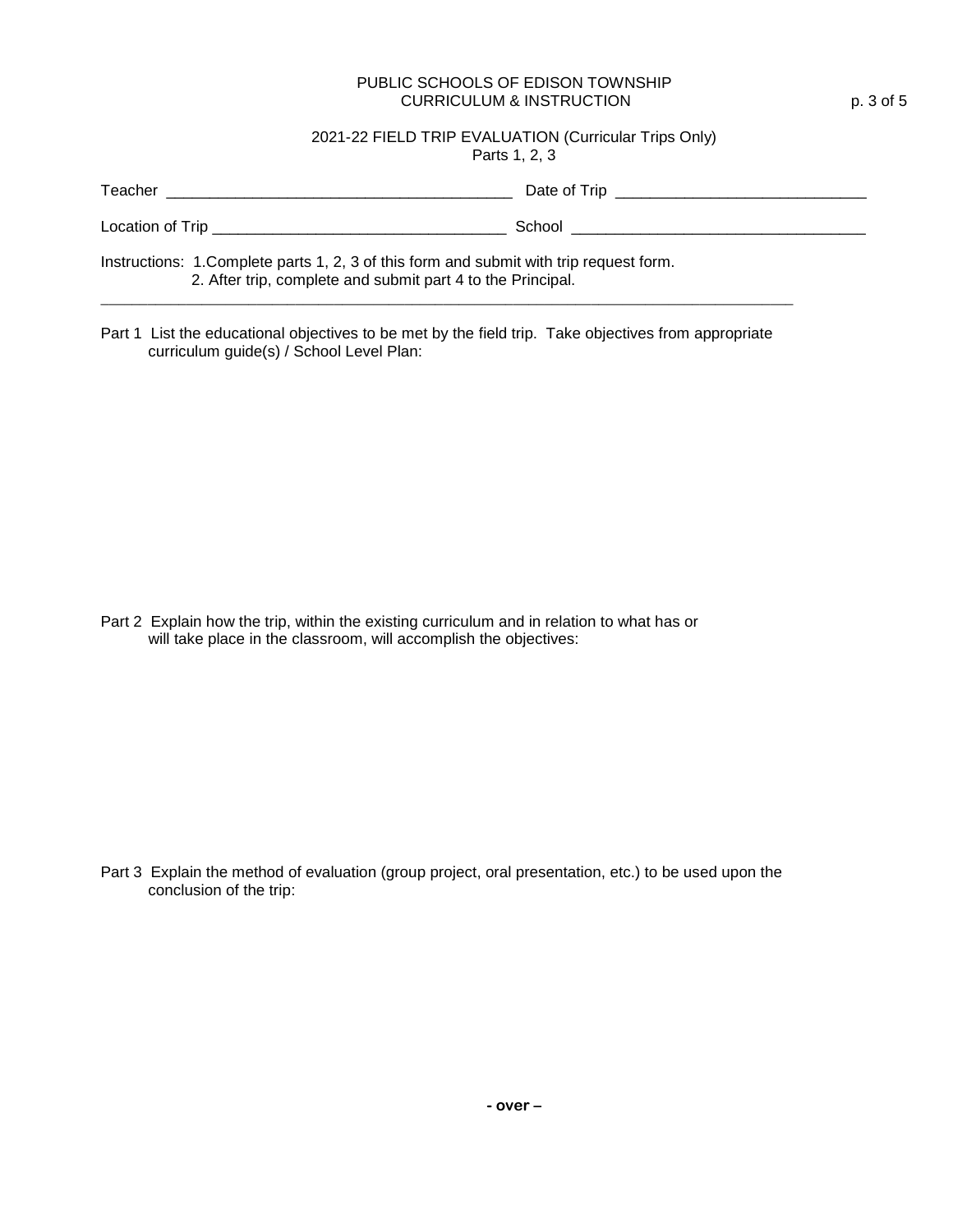## 2020-21 FIELD TRIP EVALUATION (CONTINUED) p. 4 of 5 (Curricular Trips Only)

| Teacher                                                                |        | Date of Trip ______________ |  |
|------------------------------------------------------------------------|--------|-----------------------------|--|
| Location of Trip                                                       | School |                             |  |
| Instructions: After trip, complete and submit part 4 to the Principal. |        |                             |  |

\_\_\_\_\_\_\_\_\_\_\_\_\_\_\_\_\_\_\_\_\_\_\_\_\_\_\_\_\_\_\_\_\_\_\_\_\_\_\_\_\_\_\_\_\_\_\_\_\_\_\_\_\_\_\_\_\_\_\_\_\_\_\_\_\_\_\_\_\_\_\_\_\_\_\_\_\_\_\_\_\_\_\_\_\_\_\_\_\_

Part 4:

a. Provide a summary of the results of the evaluation.

b. Should this trip be scheduled again? YES \_\_\_\_\_\_\_\_\_\_ NO \_\_\_\_\_\_\_\_\_

c. Comments:

d. Changes in transportation form original request (date/time, etc.)

e. Time of Trip Return \_\_\_\_\_\_\_\_\_\_\_\_\_\_\_\_\_\_\_\_\_\_\_\_\_\_\_\_\_\_\_\_\_\_\_\_\_\_\_\_\_\_\_\_\_

 $\mathcal{L}_\text{max}$  , and the contribution of the contribution of the contribution of the contribution of the contribution of the contribution of the contribution of the contribution of the contribution of the contribution of t

f. Teacher's Signature \_\_\_\_\_\_\_\_\_\_\_\_\_\_\_\_\_\_\_\_\_\_\_\_\_\_\_\_\_\_\_\_\_\_\_\_\_\_\_\_\_\_\_

cc: Chief Academic Officer/Assistant Superintendent Principal **Supervisor Teacher**